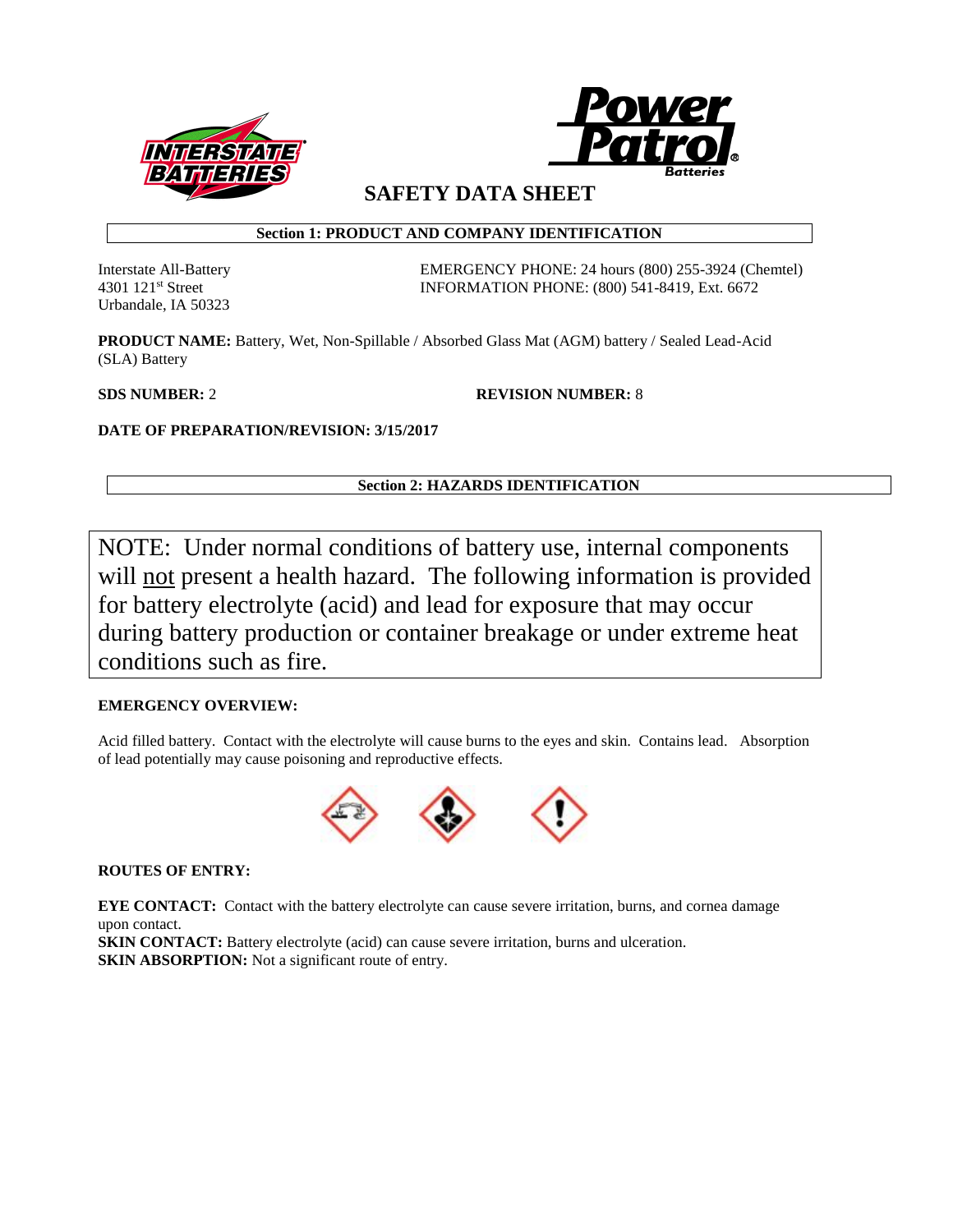**INHALATION:** Acid mist generated during battery charging or spillage of the electrolyte in a confined area may cause respiratory irritation.

**INGESTION:** Hands contaminated by contact with internal components of a battery can cause ingestion of lead/lead compounds. Ingestion of battery electrolyte will cause severe burns to mouth and gastrointestinal tract.

# **ACUTE HEALTH EFFECTS:**

Acute effects of overexposure to lead compounds are GI (gastrointestinal) upset, loss of appetite, diarrhea, constipation with cramping, difficulty in sleeping, and fatigue. Exposure and/or contact with battery electrolyte (acid) may lead to acute irritation of the skin, corneal damage of the eyes, and irritation of the mucous membranes of the eyes and upper respiratory system, including lungs

## **CHRONIC HEALTH EFFECTS:**

Lead and its compounds may cause chronic anemia, damage to the kidneys and nervous system. Lead may also cause reproductive system damage and can affect developing fetuses in pregnant women. Battery electrolyte (acid) may lead to scarring of the cornea, chronic bronchitis, as well as erosion of tooth enamel in mouth breathers in repeated exposures.

# **MEDICAL CONDITIONS AGGRAVATED BY EXPOSURE:**

Inorganic lead and its compounds can aggravate chronic forms of kidney, liver, and neurological diseases. Contact of battery electrolyte (acid) with the skin may aggravate skin diseases such as eczema and contact dermatitis.

| <b>Material</b>                                                                        | $%$ by Wt. | <b>CAS Number</b> | <b>Eight Hour Exposure Limits</b> |                                                        |                               |
|----------------------------------------------------------------------------------------|------------|-------------------|-----------------------------------|--------------------------------------------------------|-------------------------------|
|                                                                                        |            |                   | <b>OSHA</b><br><b>PEL</b>         | <b>ACGIH</b><br>TLV                                    | <b>NIOSH</b><br><b>REL</b>    |
| Lead                                                                                   | 60         | 7439-92-1         | $50 \mu g/m^3$                    | $150 \text{ µg/m}^3$                                   | $100 \mu g/m^3$               |
| Lead peroxide                                                                          | 25         | $1309 - 60 - 0$   | $50 \mu g/m^3$                    | $150 \mu g/m^3$                                        | $100 \text{ µg/m}^3$          |
| <b>Lead Sulfate</b>                                                                    |            | 7446-14-2         | $50 \mu g/m^3$                    | $150 \mu g/m^3$                                        | $100 \text{ }\mu\text{g/m}^3$ |
| <b>Battery Electrolyte (Sulfuric</b><br>Acid) $(35\% \text{ acid and } 65\%$<br>water) | 14         | 7664-93-9         | 1mg/m <sup>3</sup>                | $0.2 \text{ mg/m}^3$ (respirable<br>thoracic fraction) | $1 \text{ mg/m}^3$            |

# **Section 3: COMPOSITION/INFORMATION ON INGREDIENTS**

### **Section 4: FIRST AID MEASURES**

**EYE CONTACT:** Immediately rinse with cool running water for at least 15 minutes. Seek medical attention immediately after rinsing.

**SKIN CONTACT:** Wash thoroughly with soap and water. If acid is splashed on clothing, remove and discard. If acid is splashed in shoes, remove them immediately and discard. Acid cannot be removed from leather. **INHALATION:** Remove from exposure and consult a physician if any of the acute effects listed above develop. **INGESTION:** Lead: Consult a physician. Battery Electrolyte: Do not induce vomiting. Refer to a physician immediately.

## **Section 5: FIRE FIGHTING MEASURES**

**FLASHPOINT:** For Hydrogen – N/A as this is a gas. **TEST METHOD:** N/A **AUTOIGNITION TEMPERATURE:** Hydrogen - 580**º**C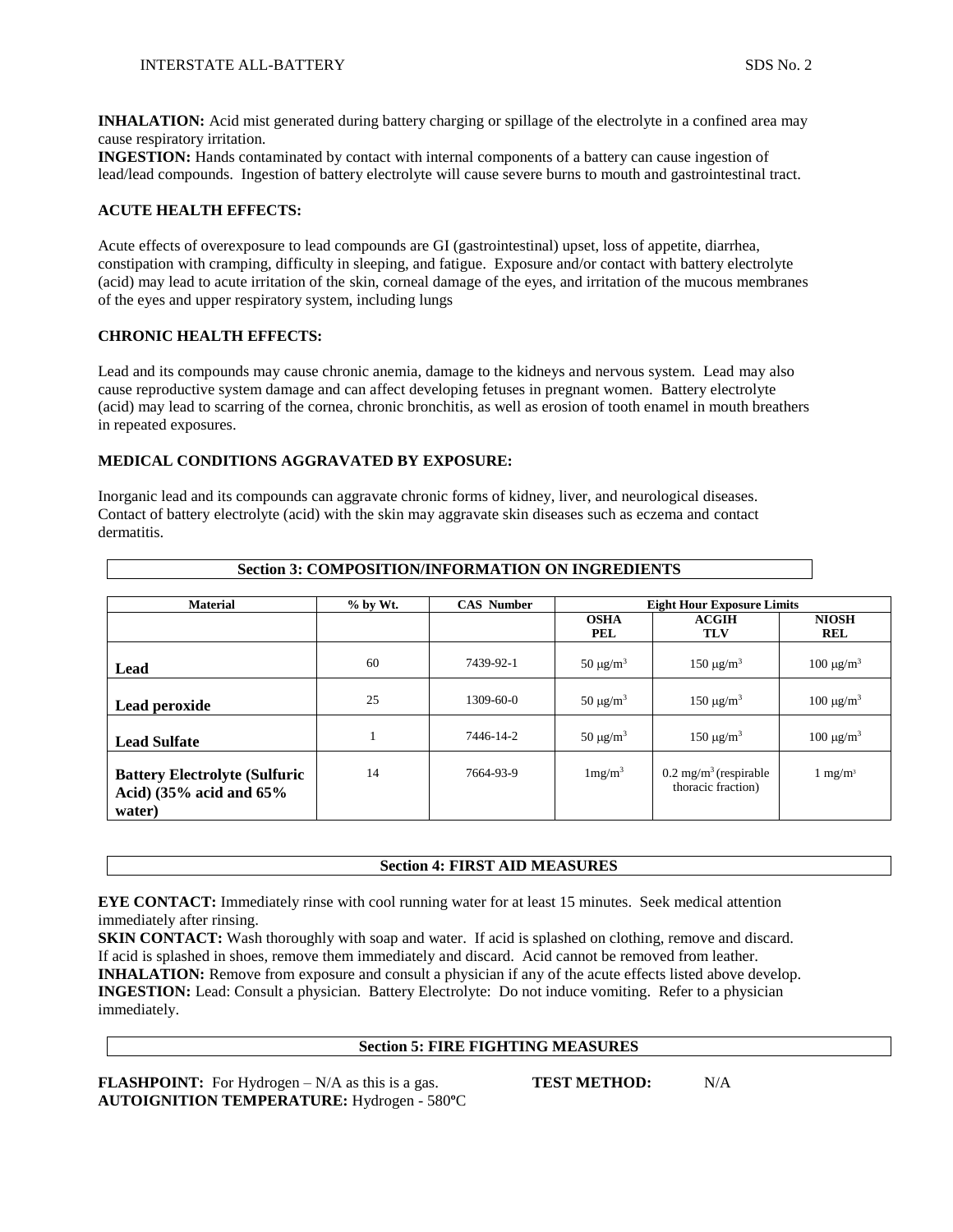# **FLAMABLE LIMITS:** For Hydrogen - **LEL - 4.1 UEL - 74.2**

**EXTINGUISHING MEDIA:** Dry chemical, foam, or CO<sub>2</sub>

**SPECIAL FIRE FIGHTING PROCEDURES:** Use positive pressure, self-contained breathing apparatus. **UNUSUAL FIRE AND EXPLOSION HAZARD:** Hydrogen and oxygen gases are produced in the cells during h+ through the vent caps. To avoid the chance of a fire or explosion, keep sparks and other sources of ignition away from the battery.

# **Section 6: ACCIDENTAL RELEASE MEASURES**

Remove combustible materials and all sources of ignition. Contain spill by diking with soda ash (sodium carbonate) or quicklime (calcium oxide). Cover spill with either chemical. Mix well. Make certain the mixture is neutral, and then collect residue and place in a drum or other suitable container. Dispose of as a hazardous waste. Wear acid-resistant boots, chemical face shield, chemical splash goggles, and acid-resistant gloves. **DO NOT RELEASE UNNEUTRALIZED ACID!** 

# **Section 7: HANDLING And STORAGE**

**WORK PRACTICES:** Place a minimum of two layers of corrugated cardboard between layers of batteries. When stacking in trailer, stack no more than three layers high. Use a battery carrier to lift a battery or place hands at opposite corners. Avoid contact with internal components of the batteries. Wash hands thoroughly before eating, drinking or smoking after handling batteries.

**SPECIAL PECAUTIONS:** Keep open flames and sparks away from charging batteries.

**STORAGE:** Store lead acid batteries with adequate ventilation. Room ventilation is required for batteries utilized for standby power generation. Never recharge batteries in an unventilated, enclosed space.

# **Section 8: EXPOSURE CONTROLS/PERSONAL PROTECTION**

**VENTILATION:** Store lead acid batteries with adequate ventilation. Room ventilation is required for batteries utilized for standby power generation or in area designated for battery charging.

**RESPIRATORY PROTECTION:** None required under normal handling conditions. During battery formation (high-rate charge condition), acid mist can be generated, which may cause respiratory irritation. If irritation occurs, wear a respirator suitable for protection against acid mist.

**GLOVES:** Vinyl-coated, PVC, gauntlet-type gloves with rough finish.

**EYE PROTECTION:** Chemical splash goggles are preferred. Also acceptable are "Visor-Gogs" or a chemical face shield worn over safety glasses with solid side shields.

**OTHER PROTECTIVE EQUIPMENT:** Safety shoes worn with rubber or neoprene boots or steel-toed rubber or neoprene boots worn over socks. Place pants legs over boots to keep acid out of boots.

## **Section 9: PHYSICAL And CHEMICAL PROPERTIES**

**PHYSICAL STATE:** Battery has a solid case with solid and absorbed liquid internal components. **APPEARANCE AND ODOR:** Battery Electrolyte (acid) is a clear to cloudy liquid with slight acidic odor. Acid saturated lead oxide is a dark reddish-brown to gray solid with slight acidic odor.

**pH:** electrolyte – 1.0 **SPECIFIC GRAVITY**: electrolyte – 1.210-1.300 **BOILING POINT:** Lead - 1755**º**C electrolyte – 110-112**º**C **VAPOR PRESSURE:** electrolyte – 11.7 mmHg

**MELTING POINT:** Lead 327°C **VAPOR DENSITY:** electrolyte – 3.4 **SOLUBILITY IN WATER:** electrolyte – 100% **PERCENT VOLATILE:** Not determined. **COEFFICIENT WATER/OIL:** N/A **EVAPORATION RATE:** Not determined

@20**º**C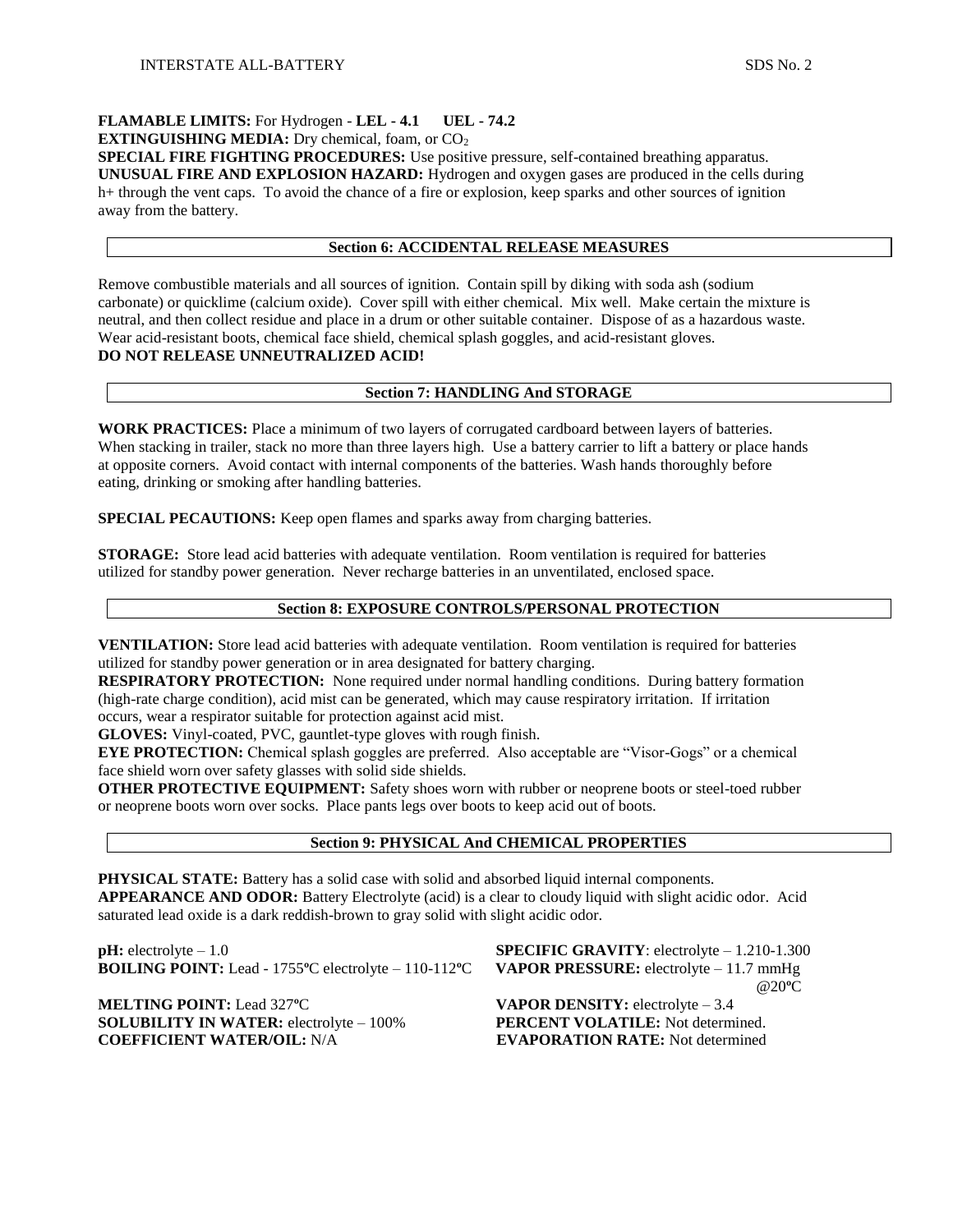# **Section 10: STABILITY And REACTIVITY**

**STABILITY: CONDITIONS TO AVOID:**

 $\Box$  Unstable  $\Box$  Stable  $\Box$  Stable Sparks and other sources of ignition may ignite hydrogen gas.

**INCOMPATABILITY:** Lead/lead compounds: Potassium, carbides, sulfides, peroxides, phosphorus, sulfur. Battery electrolyte (acid): Combustible materials, strong reducing agents, most metals, carbides, organic materials, chlorates, nitrates, picrates, and fulminates.

**HAZARDOUS DECOMPOSITION PRODUCTS:** Lead/Lead compounds: Oxides of lead and sulfur Battery electrolyte (acid): Hydrogen, sulfur dioxide, sulfur trioxide.

**HAZARDOUS POLYMERIZATION:** Will not occur.

**CONDITIONS TO AVOID:** High temperature. Battery electrolyte (acid) will react with water to produce heat. Can react with oxidizing or reducing agents.

### **Section 11: TOXICOLOGICAL INFORMATION**

**ACUTE TOXICITY DATA:** Lead/lead compounds: No data is available. Sulfuric Acid**:** LD50 oral rat: 2140 mg/kg LD50 inhalation:  $510 \text{ mg/m}^3/2$  hour

**CARCINOGENICITY:** The National Toxicological Program (NTP) and The International Agency for Research on Cancer (IARC) have classified "strong inorganic acid mist containing sulfuric acid" as a Category 1 carcinogen, a substance that is carcinogenic to humans. The ACGIH has classified "strong inorganic acid mist containing sulfuric acid" as an A2 carcinogen (suspected human carcinogen). These classifications do not apply to liquid forms of sulfuric acid or sulfuric acid solutions contained within a battery. Inorganic acid mist (sulfuric acid mist) is not generated under normal use of this product. Misuse of the product, such as overcharging, may result in the generation of sulfuric acid mist.

The NTP and the IARC have classified lead as an A3 carcinogen (animal carcinogen). While the agent is carcinogenic in experimental animals at relatively high doses, the agent is unlikely to cause cancer in humans except under uncommonly high levels of exposure. For further information, see the ACGIH's pamphlet, *1996 Threshold Limit Values and Biological Exposure Indices.*

**REPRODUCTIVE TOXICITY:** Lead is known to cause birth defects in human and animals.

**TERATOGENICITY:** Lead is known to cause birth defects in human and animals.

**MUTAGENICITY:** Lead has been found to be mutagenic.

**SYNERGISTIC EFFECTS:** Other heavy metals (arsenic, cadmium, mercury) may cause additive toxic effects.

# **Section 12: ECOLOGICAL INFORMATION**

**EFFECTS OF MATERIALS ON PLANTS OR ANIMALS:** Lead and its compounds may cause an adverse effect to animals and plants that come into contact with them.

**EFFECTS ON AQUATIC LIFE:** Lead and its compounds may cause an adverse effect to animals and plants in an aquatic environment that come into contact with them.

## **Section 13: DISPOSAL**

Battery Electrolyte (Acid): Neutralize as above for a spill, collect residue, and place in a drum or suitable container. Dispose of as a hazardous waste.

DO NOT FLUSH LEAD-CONTAMINATED ACID INTO SEWER.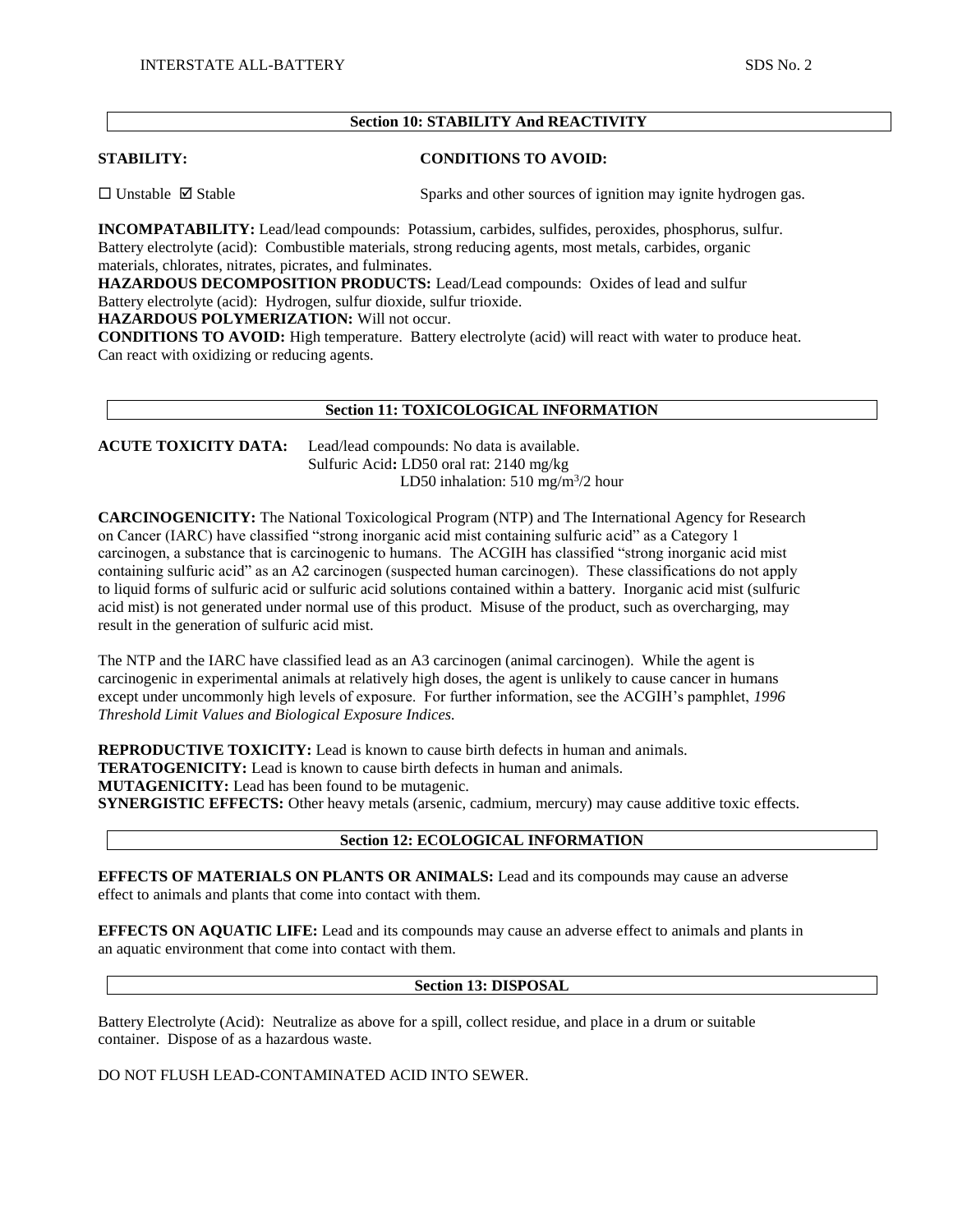Batteries: Send to lead smelter for reclamation following applicable Canadian, provincial, and local regulations.



# **Section 14: TRANSPORTATION INFORMATION**

### **US DOT SHIPPING NAME:** Battery, Wet, Non-Spillable

All Interstate Batteries brand and Power Patrol brand sealed lead-acid batteries are "Non-Spillable batteries" as defined by the United States Hazardous Materials Regulations in Title 49 Code of Federal Regulations Part 173.159a and by the Transport Canada Dangerous Goods Regulations Part 12.9(11)(a)(ii)(B). These batteries pass both the Vibration Test and the Pressure Differential Test that are described in 49 CFR 173.159(f).

Non-spillable batteries may be transported by air, truck, and boat and are excepted from the packaging requirements of §173.159 under the following conditions which are found in 49 Code of Federal Regulations 173.159a, the ICAO/IATA Special Provision A67, the ICAO/IATA Packing Instruction # 872, and IMDG Special Provision 238 which are printed below

### **49 CFR 173.159a says:**

- (1) The battery must be securely packed in strong outer packaging, terminals are protected against short circuits, and meet the requirements of 49 CFR §173.159(a).
- (2) A non-spillable battery which is an integral part of and necessary for the operation of mechanical or electronic equipment must be securely fastened in the battery holder on the equipment and protected in such a manner as to prevent damage and short circuits.
- (3) The battery and outer packaging must be plainly and durably marked "NON-SPILLABLE" or "NON-SPILLABLE BATTERY." The requirement to mark the outer package does not apply when the battery is installed in a piece of equipment that is transported unpackaged.

If the battery complies with the 3 conditions listed above then the Shipping Paper does not need to show the UN Number, the shipping name, hazard class, and Packing Group. Also, Hazardous labels are not required.

### **For Shipment by Air: ICAO/IATA SPECIAL PROVISION A67**

- **A67** Non-spillable batteries meeting the requirements of Packing Instruction 872 are not subject to these Regulations if, at a temperature of 55ºC (131ºF), the electrolyte will not flow from a ruptured or cracked case. The battery must not contain any free or unabsorbed liquid. Any electrical battery or battery powered device, equipment or vehicle having the potential of dangerous evolution of heat must be prepared for transport so as to prevent:
	- **(a)** a short circuit (e.g. in the case of batteries, by the effective insulation of exposed terminals; or in the case of equipment, by disconnection of the battery and protection of exposed terminals); and
	- **(b)** unintentional activation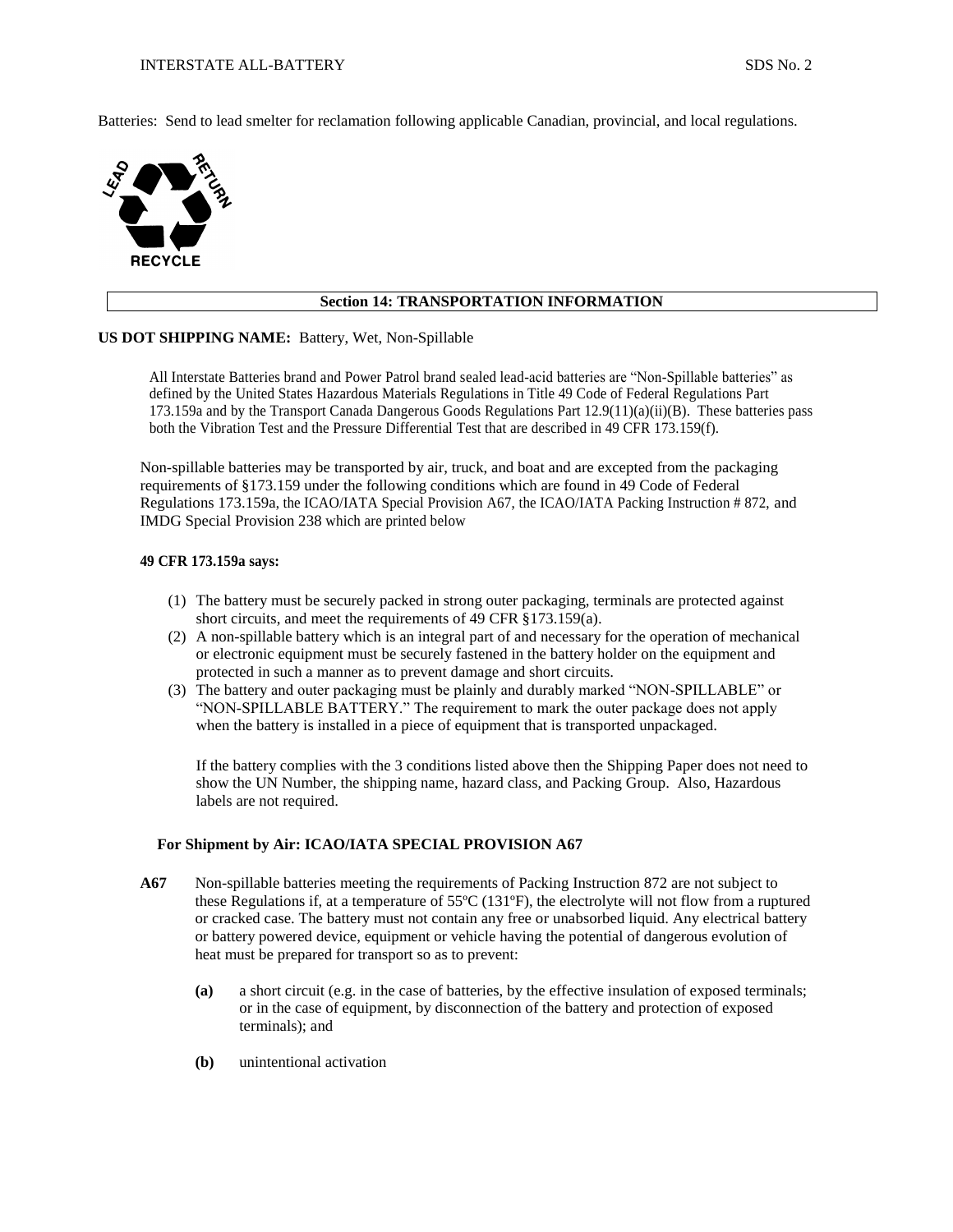The words "Not Restricted" and the Special Provision number A67 must be included in the description of the substance on the Air Waybill as required by 8.2.6, when an Air Waybill is issued.

## **For Shipment by Air: ICAO/IATA PACKING INSTRUCTION 872**

This instruction applies to Non-Spillable

batteries (Batteries, wet, non-spillable) on

Passenger Aircraft and Cargo Aircraft Only.

The General Packing Requirements of 5.0.2

must be met.

### **Compatibility Requirements**

- Substances must be compatible with their packagings as required by 5.0.2.6;
- Metal packagings must be corrosion resistant or with protection against corrosion.

## **Closure Requirements**

Closures must meet the requirements of 5.0.2.7;

### **Testing**

Batteries can be considered as non-spillable provided that they are capable of withstanding the vibration and pressure differential tests given below, without leakage of battery fluid.

Vibration test— The battery is rigidly clamped to the platform of a vibration machine and a simple harmonic motion having an amplitude of 0.8 mm (0.032 in) (1.6 mm [0.063 in] maximum total excursion) is applied. The frequency is varied at the rate of 1 Hz/min between the limits of 10 Hz to 55 Hz. The entire range of frequencies and return is traversed in 95±5 minutes for each mounting position (direction of vibration) of the battery. The battery must be tested in three mutually perpendicular positions (to include testing with fill openings and vents, if any, in an inverted position) for equal time periods.

Pressure differential test— Following the vibration test, the battery is stored for six hours at  $24^{\circ}$ C  $\pm$  $4^{\circ}$ C (75<sup>°</sup>F  $\pm$  8<sup>°</sup>F) while subjected to a pressure differential of at least 88 kPa. The battery must be tested in three mutually perpendicular positions (to include testing with fill openings and vents, if any, in an inverted position) for at least six hours in each position.

*Note: Non-spillable type batteries which are an integral part of, and necessary for the operation of mechanical or electronic equipment, must be securely fastened in the battery holder on the equipment and protected in such a manner as to prevent damage and short circuits.*

### **IMDG Special Provision 238**

238 (a) Batteries can be considered as non-spillable provided that they are capable of withstanding the vibration and pressure differential tests given below, without leakage of battery fluid. **Vibration test:** The battery is rigidly clamped to the platform of a vibration machine and a simple harmonic motion having an amplitude of 0.8 mm  $(1.6 \text{ mm}$  maximum total excursion) is applied. The frequency is varied at the rate of 1 Hz/min between the limits of 10 Hz and 55 Hz. The entire range of frequencies and return is traversed in 95  $\Box$  5 minutes for each mounting position (direction of vibration) of the battery. The battery is tested in three mutually perpendicular positions (to include testing with fill openings and vents, if any, in an inverted position) for equal time periods.

**Pressure differential test:** Following the vibration test, the battery is stored for six hours at 24 °C  $\Box$   $\Box$ 4 °C while subjected to a pressure differential of at least 88 kPa. The battery is tested in three mutually perpendicular positions (to include testing with fill openings and vents, if any, in an inverted position) for at least six hours in each position.

*NOTE: Non-spillable type batteries which are an integral part of and necessary for the operation of mechanical or electronic equipment, shall be securely fastened in the battery holder on the equipment and protected in such a manner as to prevent damage and short circuits.*